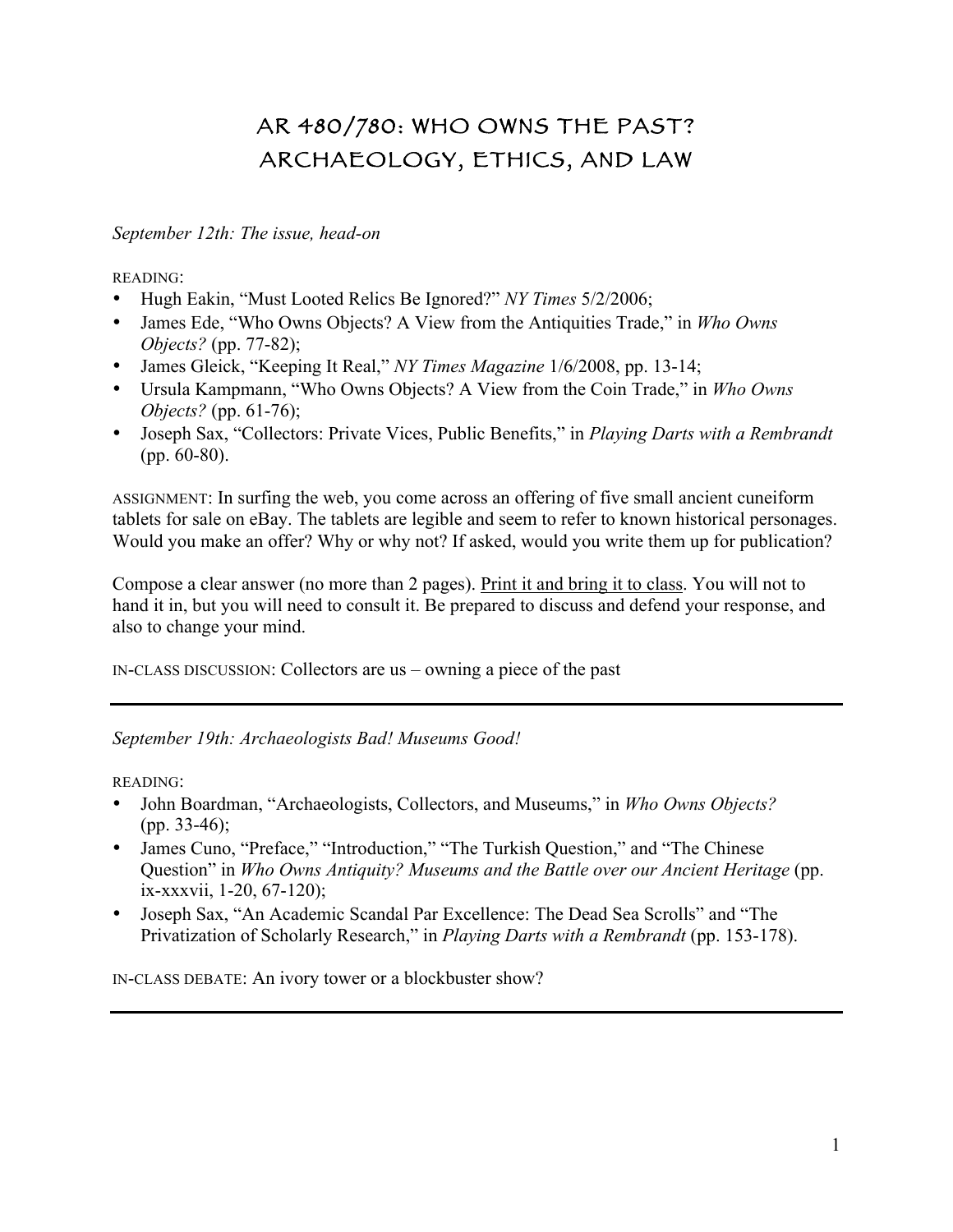*September 26th: Loot, part 1: colonialism, theft, and the market*

READING:

- Neil Brodie, "Smoke and Mirrors," in *Who Owns Objects?* (pp. 1-14);
- Rebecca Mead, "Den of Antiquity," *The New Yorker* 4/9/2007 (pp. 52-61);
- Sharon Waxman, "Introduction" and "Part One: Pharaohs and Emperors" and "Part Three: Lord Elgin's Legacy" in *Loot: The Battle Over the Stolen Treasures of the Ancient World* (pp. 1-131, 209-76).

IN-CLASS DEBATE: Is the backstory relevant?

*October 3rd: Loot, part 2: the nation-state and cultural blackmail*

READING:

- James Cuno, "Identity Matters" in *Who Owns Antiquity? Museums and the Battle over our Ancient Heritage* (pp. 121-45);
- John Merryman, "Thinking About the Elgin Marbles," *Michigan Law Review* 83 (1985), pp. 1880-1923;
- John Tierney, "A Case in Antiquities for 'Finders Keepers'," *NY Times* 11/17/2009 and comments on tierneylab.blogs.nytimes.com/2009/11/16/who-should-own-the-rosettastone/#comments;
- Nicolai Ouroussoff, "Where Gods Yearn for Long-Lost Treasures," *NY Times* 10/28/2007;

IN-CLASS DISCUSSION: Pressure points and game-changers

*October 10th: No Class*

*October 17th: Competing Priorities*

READING:

- Gwenda Blair, "Paying with the Past," *Chicago Magazine*, December 2008 (http://www.chicagomag.com/Chicago-Magazine/December-2008/Paying-with-the-Past/index.php?cparticle=1&siarticle=0#artanc);
- Barbara Crossette, "Taliban Explains Buddha Demolition," *NY Times* 3/19/2001;
- Joanne Farchakh-Bajjaly, "Who Are the Looters at Archaeological Sites in Iraq?" in *Antiquities Under Siege: Cultural Heritage Protection After the Iraq War*, Lawrence Rothfield, ed. Altamira Press, New York: 2008 (pp. 49-56);
- Julie Hollowell, "Moral arguments on subsistence digging," in *The Ethics of Archaeology* (pp. 69-93);
- Travis Sills, "Judicial Conversion of Culture: Attaching Embodiments of Ancient Culture to Judgments in Civil Proceedings," in *Yearbook of Cultural Property Law 2007*, Sherry Hutt, ed. Left Coast Press, Walnut Creek: 2007 (pp. 237-256);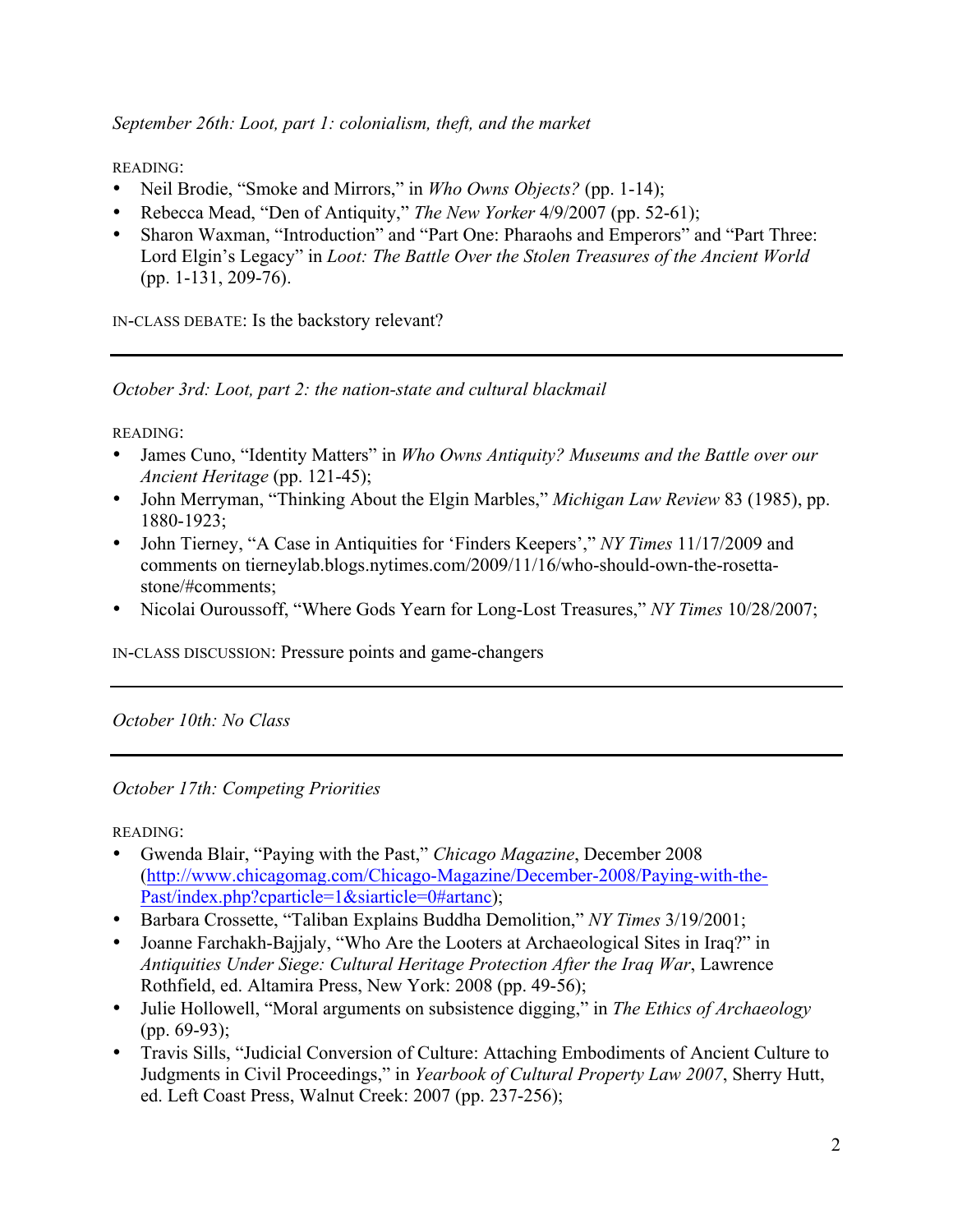- James A. Wawrzyniak Jr., "Rubin v. The Islamic Republic of Iran: A Struggle for Control of Persian Antiquities in America," *Yearbook of Cultural Property Law 2008*, Sherry Hutt, ed. Left Coast Press, Walnut Creek: 2008 (pp. 223-272);
- http://culturalheritagelawyer.blogspot.com/2011/09/massachusetts-court-dismisses-rubinv.html

IN-CLASS DEBATE: Should the past pay for the present?

*October 24th: The Hague Convention and national patrimony*

READING:

- Hague Convention, cultural resources;
- James Cuno, "Political Matters" and "More Political Matters" in *Who Owns Antiquity? Museums and the Battle over our Ancient Heritage* (pp. 21-66);
- Patty Gerstenblith, "From Bamiyan to Baghdad: warfare and the preservation of cultural heritage at the beginning of the 21st century," *Georgetown Journal of International Law*  37.2, Winter 2006 (pp. 245-352);
- Michael Kimmelman *et al.*, "Is It All Loot? Tackling the Antiquities Problem," *NY Times* 3/29/2006;
- John Merryman, "Two Ways of Thinking About Cultural Property," *The American Journal of International Law* 80 (1986), pp. 831-53.

IN-CLASS DEBATE: Whose heritage? Nationalists vs. Internationalists

# *October 31st: Native Americans and NAGPRA*

READING:

- Native American Graves Protection and Repatriation Act (NAGPRA);
- Nelson D. Schwartz, "Far from the Reservation, but Still Sacred?" *NY Times* 8/12/2007;
- Douglas P. Lackey, "Ethics and Native American reburials: a philosopher's view of two decades of NAGPRA," in *The Ethics of Archaeology* C. Scarre and G. Scarre, eds. (Cambridge, Cambridge University Press: 2006), pp. 146-162;
- Mark O'Neill, "Repatriation and its Discontents: the Glasgow Experience," in *Who Owns Objects*? (pp. 105-128).

IN-CLASS DISCUSSION: Is NAGPRA a good law?

#### ASSIGNMENT: **Paper 1 due**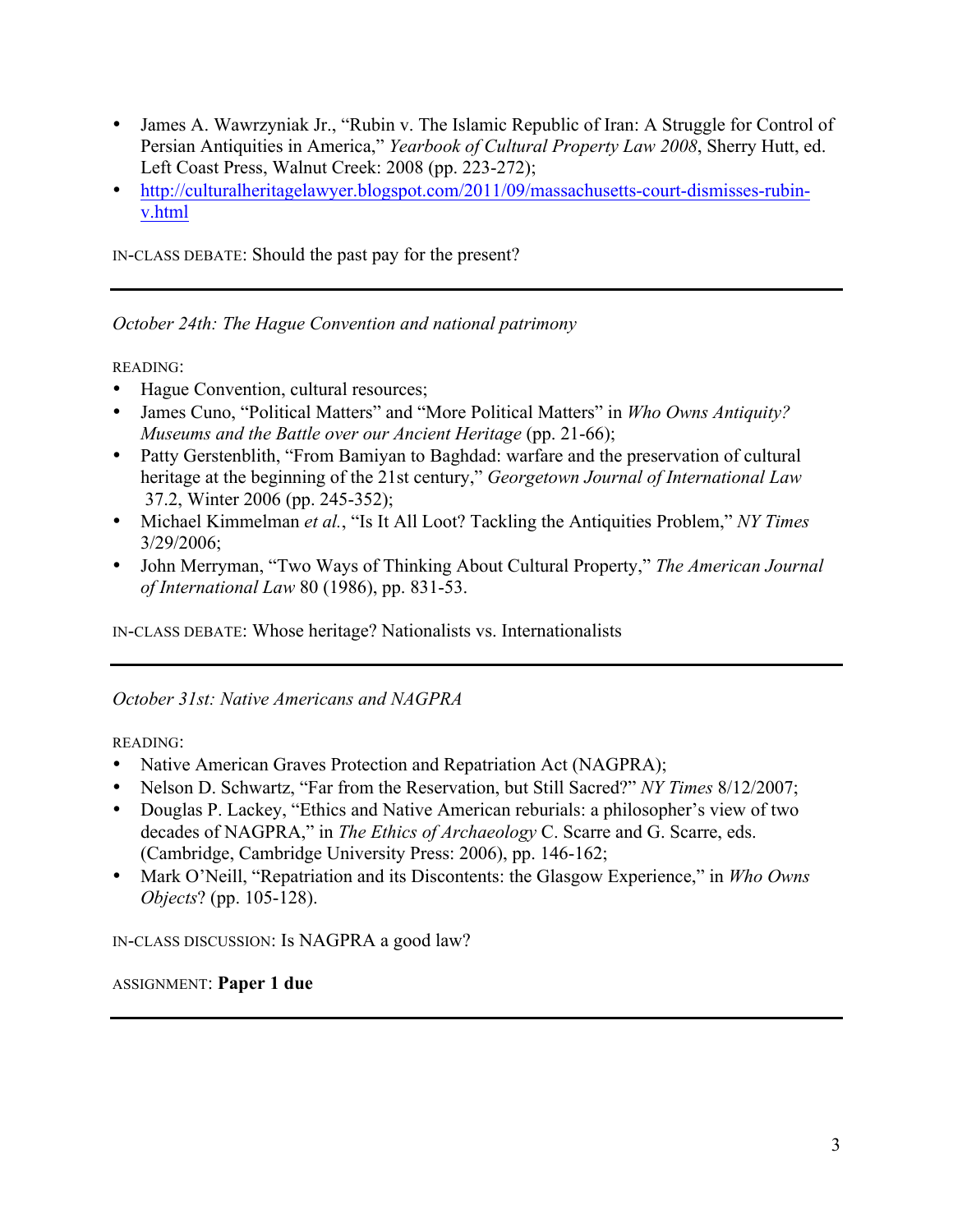## *November 7th: Archaeologists and the State Department*

Guest Speaker: Professor Christina Luke, Chair, Cultural Heritage Policy Committee, Archaeological Institute of America

READING:

- Convention on Cultural Property/United States Code 2601 (http://exchanges.state.gov/heritage/culprop/laws/pdfs/2600.pdf)
- Cultural Property Implementation Act (CPIA)/United States Public Law 97-446 (http://exchanges.state.gov/heritage/culprop/laws/pdfs/97-446.pdf);
- United States State Department, Public Notices 2011-26646 (Belize) and 2011-26643 (Bulgaria) (www.gpo.gov/fdsys/pkg/FR-2011-10-14/pdf/2011-26646.pdf)
- Background and Memoranda of Understanding (MoU) for:
	- o China: http://exchanges.state.gov/heritage/culprop/chfact.html and http://exchanges.state.gov/heritage/culprop/chfact/pdfs/ch2009mou.pdf
	- o Italy: http://exchanges.state.gov/heritage/culprop/itfact.html and http://exchanges.state.gov/heritage/culprop/itfact/pdfs/it2001mou.pdf
- Bonnie Magness-Gardiner, "Long-Term Archaeological Loans from Italy: Summary of Roundtable Discussions," *American Journal of Archaeology* 107 (2003), pp. 477-81.
- Jane A. Levine, "Returning Stolen Cultural Property. Tomb of Wang Chuzi Marble Wall Relief," *Cultural Resource Management* 2 (2002), pp. 17-18.

IN-CLASS DISCUSSION: Archaeologists as advisors and shapers of US policy

# *November 14th: The Long View*

READING:

- John Burns, "The Great Buddhas Wait, Knowing Nothing Lasts," *NY Times* 10/18/1996;
- Roger Cohen, "Return to Bamiyan," *NY Times* 10/29/2007;
- David Lowenthal, "Material Preservation and Its Alternatives," *Perspecta* 25 (1989), pp. 67- 77;
- David Lowenthal, " 'Trojan forebears,' 'peerless relics': the rhetoric of heritage claims," in *Interpreting Archaeology: Finding Meaning in the Past*, I. Hodder, M. Shanks, A. Alexandri, V. Buchli, J. Carman, J. Last, and G. Lucas, eds. (Routledge 1995), pp. 125-30;
- Gavin Lucas, "Modern Disturbances: On the Ambiguities of Archaeology," *Modernism/modernity* 11 (2004), pp. 109-120;
- Irene Winter, "Babylonian Archaeologists of the(ir) Mesopotamian Past," *Proceedings of the First International Congress on the Archaeology of the Ancient Near East*, P. Matthiae, A. Enea, L. Peyronel, and F. Pinnock, eds. (Università degli studi de Roma, Roma 2000), pp. 1785-98.

IN-CLASS DISCUSSION: Antiquity, modernity, humanity